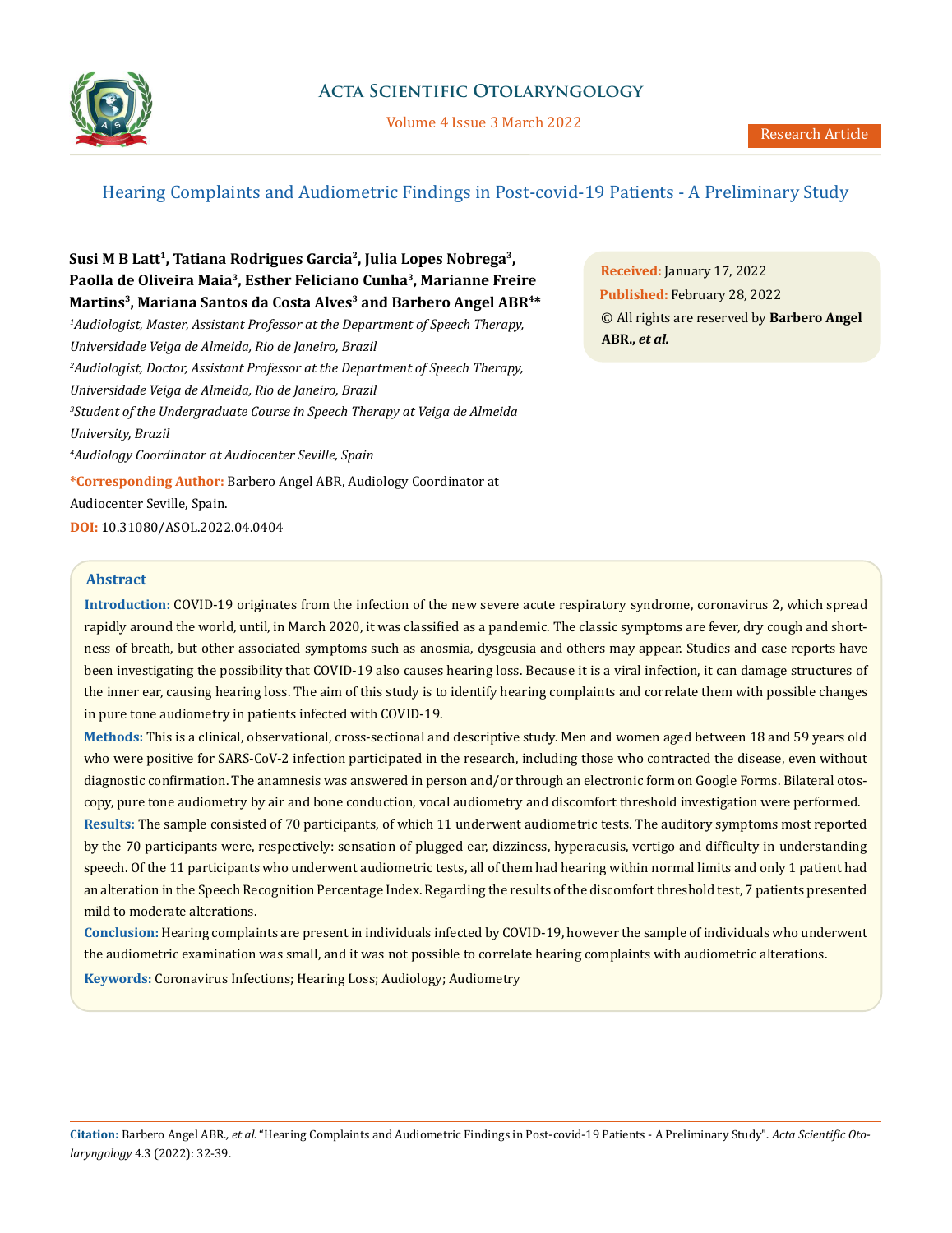#### **Introduction**

The coronavirus (COVID-19) originates from the infection of the new severe acute respiratory syndrome coronavirus 2 (SARS-CoV-2), and, in December 2019, it spread through China. In January 2020, the World Health Organization (WHO) officially declared the epidemic of this disease as a public health emergency of an international nature, and a pandemic was declared in March 2020.

Since then, the COVID-19 infection continues to wreak havoc. Many countries continue to suffer from the various waves of outbreaks of this virus. Several variants of SARS-CoV-2 have been reported, and some are of more concern than others, namely: "Alpha (B.1.1.7): first variant of concern described in the UK in late December 2020; Beta (B.1.351): first reported in South Africa in December 2020; Gamma(P.1): first reported in Brazil in early January 2021; Delta (B.1.617.2): first reported in India in December 2020; Omicron (B.1.1.529): first reported from South Africa in November 2021" [1].

Although many vaccines have been developed and introduced in virtually every country, the disease has caused several waves of infection across the world, thus increasing the number of infected individuals [2].

The transmission of SARS-CoV-2 occurs through respiratory droplets expelled during speech, coughing or sneezing, which happens during contact with people or contaminated surfaces [3].

The infection caused by SARS-CoV-2 can be asymptomatic or not, ranging from mild or severe symptoms that can progress to death, affecting more severely individuals with associated chronic diseases, such as diabetes, hypertension, heart disease, lung diseases, smoking, advanced age, among others. The classic symptoms of this disease are fever, dry cough and shortness of breath, but other symptoms such as nasal congestion, sputum production, sore throat, runny nose, fatigue, myalgia, headache, diarrhea, nausea, vomiting, among others, may appear  $[4]$ .

Olfactory and gustatory disorders are also related as clinical manifestations of viral infections. Anosmia was widely observed in patients positive for the coronavirus without other symptoms, leading the loss of taste and smell to the list of symptoms that can appear in contaminated people  $[4]$ .

Viral infections can cause hearing loss, which may lead to the development of an acquired or congenital, uni or bilateral hearing loss. Studies and case reports have been investigating the possibility that SARS-CoV-2 can also cause hearing loss. Because it is a viral infection, it can damage structures of the inner ear, cause inflammation, and increase the ease of bacterial or fungal infections, which may cause hearing loss. "Typically, virus-induced hearing loss is sensorineural, although conductive and mixed hearing losses can be seen following infection with certain viruses" [5].

COVID-19 can impact the auditory system, be it by directly affecting the inner ear causing labyrinthitis/neuritis, by developing a thrombus/embolus, by causing microcirculation in the inner ear, or by damaging the auditory center in the temporal lobe. xx2021).

For Umashankar, Prakash and Prabhu [2], Pure Tone Audiometry must be the standard audiological test used to assess hearing sensitivity in individuals with COVID-19.

In view of the above, the objective of the present study is to identify hearing complaints and relate them to possible changes in the pure tone audiometry of patients who were infected by COVID-19.

#### **Methods**

This is a study with preliminary data from a research project entitled Audiological and Vestibular Assessment in post-COVID-19 patients, approved by the Ethics Committee of Veiga de Almeida University (UVA), under opinion 4,826,883.

This is a clinical, observational, cross-sectional and descriptive study of patients with a previous diagnosis of SARS-CoV-2 infection, carried out at the teaching clinic of Veiga de Almeida University, in the city of Rio de Janeiro, Brazil. All participants received guidance regarding the type of study and accepted to participate by signing a Free and Informed Consent Form either virtually or in person.

Data were collected from May 4, 2021, to November 10, 2021. Men and women aged between 18 and 59 who were positive for SARS-CoV-2 infection, participated in the research, as well as those who did not undergo the confirmatory test, but had specific symptoms of the disease after living with family members that were confirmed positive by laboratory tests.

**Citation:** Barbero Angel ABR*., et al.* "Hearing Complaints and Audiometric Findings in Post-covid-19 Patients - A Preliminary Study". *Acta Scientific Otolaryngology* 4.3 (2022): 32-39.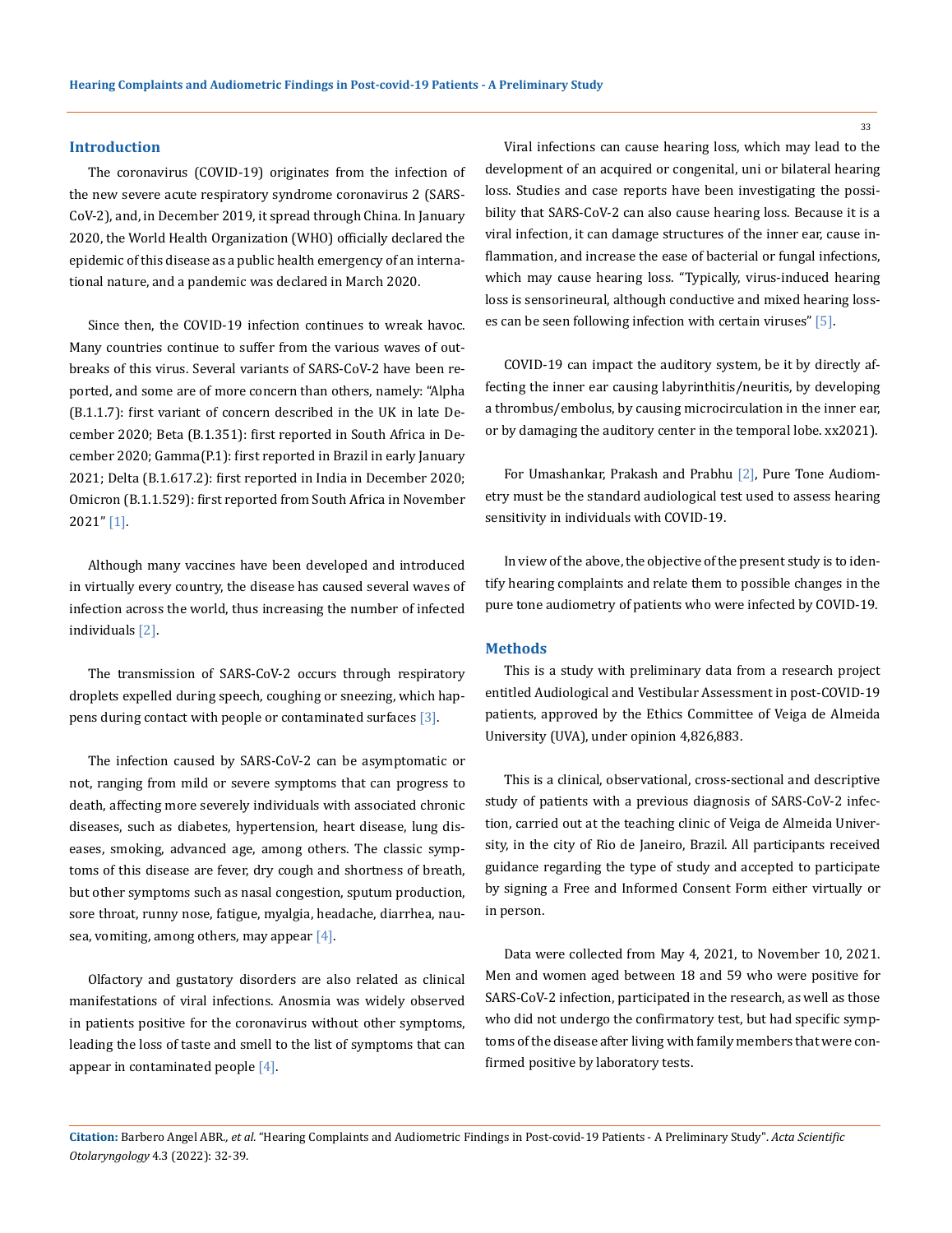The research exclusion criteria were: individuals with a history of hearing loss prior to SARS-CoV-2 infection, otoscopy examination outside the normal range, and age from 60 onwards, thus excluding the natural aging process of the auditory organ [6].

In view of the difficulty of an in-person anamnesis data collection, imposed by the isolation itself, the researchers sent an electronic form on Google Forms, allowing a greater number of participants in this stage. The anamnesis collected data regarding the clinical history of the course of the COVID-19 infection and the report of the presence of associated auditory symptoms. The questions analyzed by the research were only related to hearing complaints, without taking other symptoms into account, such as dysgeusia, anosmia, etc., also questioned in the anamnesis.

Patients who attended the teaching clinic in person were submitted to bilateral otoscopy, followed by an audiometric test that consisted of pure tone audiometry by air and bone conduction, in addition to a discomfort threshold survey. Speech Recognition Percentage Index data were also collected. For the classification of the hearing loss degree, the parameters of the World Health Organization 2020 (WHO, 2020) were used, and for the classification of hyperacusis, the Johnson Quotient Scale of the Dynamic Range of Hyperacusis [7] was used.

Data from the present study underwent descriptive and inferential analysis. The software used was SPSS 25.0. The description of the nominal qualitative variables was performed by percentage relative frequency and absolute frequency.

#### **Results**

The sample consisted of 70 participants, of which  $77.14\%$  (n = 54) had a positive laboratory result for COVID-19 and 22.85% (n = 16) did not undergo an exam to confirm the disease. Out of the total number of participants, 11 underwent the audiometric test, of which 4 did not undergo a laboratory test to confirm COVID-19. The mean age of the participants was 30.7 years, 68.67% were female ( $n = 48$ ) and 31.43% were male ( $n = 22$ ). The results presented below (Table 1) show the description of the auditory symptoms reported by the participants:

|                                  |                | 34            |
|----------------------------------|----------------|---------------|
| <b>Categories</b>                | $\mathbf n$    | $\frac{0}{0}$ |
| Earache                          |                |               |
| No                               | 67             | 95.71         |
| Yes                              | 3              | 4.29          |
| <b>Dizziness</b>                 |                |               |
| No                               | 49             | 70.00         |
| Yes                              | 21             | 30.00         |
| Vertigo                          |                |               |
| No                               | 60             | 85.71         |
| Yes                              | 10             | 14.29         |
| Secretion in the ear             |                |               |
| No                               | 68             | 97.14         |
| No                               | 2              | 2.86          |
| Sensitivity to loud sounds       |                |               |
| No                               | 59             | 84.29         |
| Yes                              | 11             | 15.71         |
| Tinnitus                         |                |               |
| No                               | 64             | 91.43         |
| Yes                              | 6              | 8.57          |
| Clogged ear                      |                |               |
| No                               | 48             | 68.57         |
| Yes                              | 22             | 31.43         |
| <b>Hearing Loss</b>              |                |               |
| No                               | 67             | 95.71         |
| Yes                              | 3              | 4.29          |
| Difficulty Understanding Speech  |                |               |
| No                               | 60             | 85.71         |
| Yes                              | 10             | 14.29         |
| Difficulty in Group Conversation |                |               |
| No                               | 66             | 94.29         |
| Yes                              | $\overline{4}$ | 5.71          |
| Difficulty Hearing on the Phone  |                |               |
| No                               | 66             | 94.29         |
| Yes                              | $\overline{4}$ | 5.71          |
| Difficulty Hearing the TV        |                |               |
| No                               | 64             | 91.43         |
| Yes                              | 6              | 8.57          |

**Table 1:** Descriptive analysis of variables related to auditory symptoms in post-COVID-19 patients.

Subtitles: n = Absolute Frequency; % = Percentage Relative Frequency.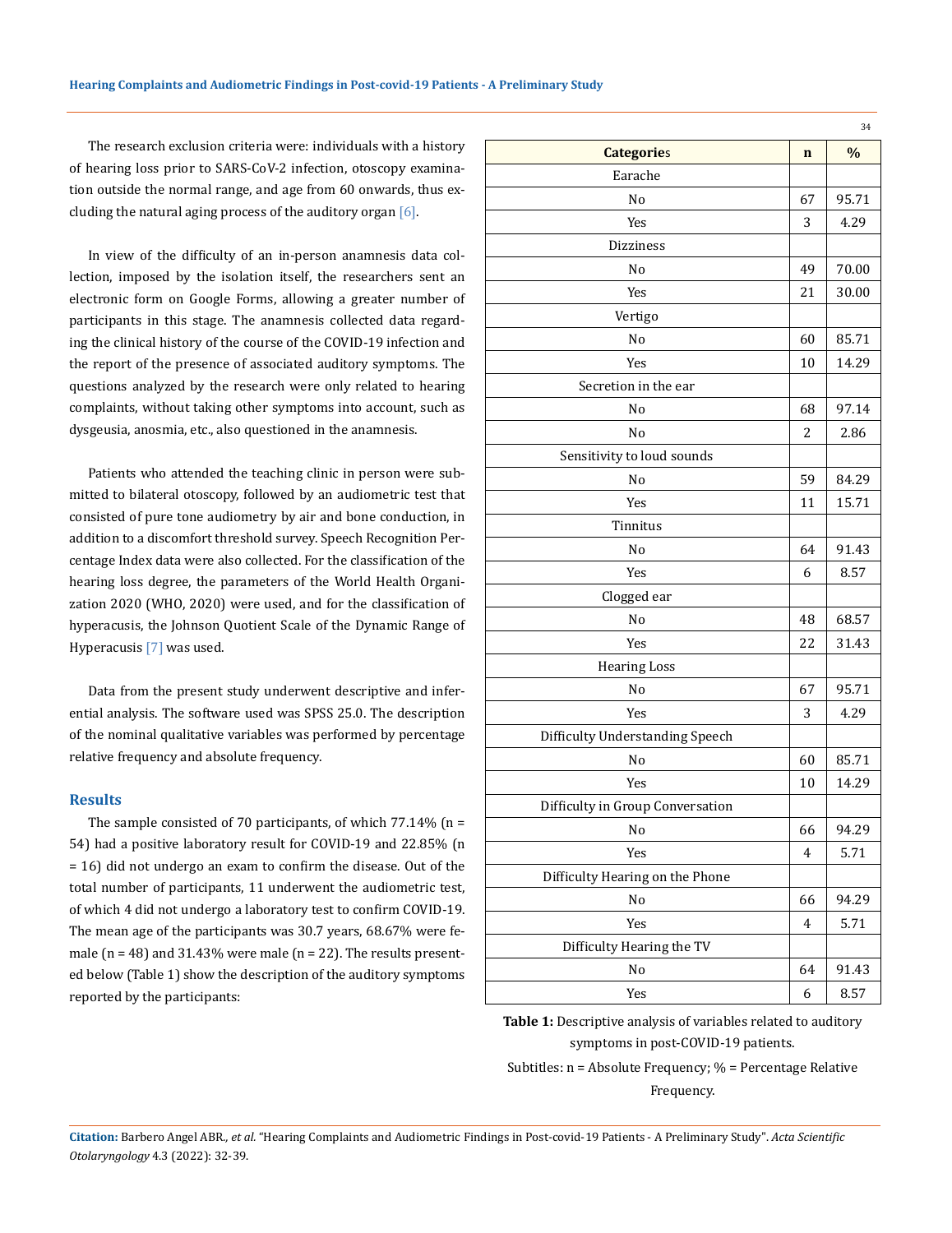The most frequent auditory symptoms were characterized respectively by: sensation of clogged ear (31.43%); dizziness (30.00%); sensitivity to loud sounds (15.71%); vertigo (14.29%); difficulty understanding speech (14.29%); tinnitus (8.57%); difficulty listening to TV (8.57%); difficulty in group conversation (5.71%); difficulty hearing on the phone (5.71%); earache (4.29%); hearing loss (4.29%) and secretion (2.86%).

Tables 2, 3 and 4 show the results and analyzes of the 11 patients who underwent audiometric testing. They were analyzed in alphabetical order and named respectively as P1, P2, P3, P4, P5, P6, P7, P8, P9, P10 and P11, to preserve their identity, being 7 female and 4 male.

In table 2 below, we observe the patients' classification of their degree of hearing according to the parameters of the WHO (2020) and the Speech Recognition Percentage Index (SRPI). The results show that all participants had hearing within the normal range and only 1 patient (P4) showed alteration in the SRPI (88%) with slight/discreet difficulty in understanding speech with the right ear (OD), even with normal hearing  $[8]$ .

| <b>Patients</b> |         | <b>Right Ear</b> | <b>Left Ear</b> |             | <b>Hearing Loss Degree</b><br>(WHO, 2020) |
|-----------------|---------|------------------|-----------------|-------------|-------------------------------------------|
|                 | AC      | <b>SRPI</b>      | AC              | <b>SRPI</b> |                                           |
| P1              | 10dB    | 100%             | 13dB            | 100%        | Normal Hearing                            |
| P <sub>2</sub>  | 9 dB    | 100%             | 5 dB            | 100%        | Normal Hearing                            |
| P <sub>3</sub>  | 19 dB   | 100%             | 15dB            | 100%        | Normal Hearing                            |
| P4              | 4 dB    | 88%              | 3 dB            | 100%        | Normal Hearing                            |
| <b>P5</b>       | 5 dB    | 100%             | $-2 dB$         | 100%        | Normal Hearing                            |
| P6              | 6 dB    | 100%             | 8 dB            | 100%        | Normal Hearing                            |
| P7              | 3 dB    | 92%              | 0 dB            | 92%         | Normal Hearing                            |
| P8              | 13 dB   | 100%             | 10dB            | 100%        | Normal Hearing                            |
| P9              | 8 dB    | 100%             | 10dB            | 100%        | Normal Hearing                            |
| P <sub>10</sub> | $-5 dB$ | 100%             | 0 dB            | 100%        | Normal Hearing                            |
| P11             | 19 dB   | 92%              | 13dB            | 92%         | Normal Hearing                            |

**Table 2:** Quadritonal Mean; Speech Recognition Percentage Index (SRPI); Hearing Loss Degree (WHO, 2020).

Legend: QA = Quadritonal Mean; AC = Air Conduction; RE = Right Ear; LE = Left Ear; SRPI = Speech Recognition Percentagem Index; dB = Decibels.

Table 3 below correlates the symptoms reported in the 11 patients evaluated. In it, we can see that 2 patients (18.18%) did not present any of the aforementioned symptoms, while symptoms such as vertigo and secretion were not reported. The most prevalent complaint was difficulty in understanding speech (45.45%), followed by dizziness (36.36%), sensitivity to loud sounds and feeling of clogged ear, with 3 complaints each (27.27%). Complaints such as earache, tinnitus, and difficulty hearing the TV had 2 reports (18.18), while the complaint for difficulty hearing on the phone and talking in a group had only 1 report each (9.09%).

| <b>Symptoms</b>                      |   |   |   |   |   |   |   |   | P1 P2 P3 P4 P5 P6 P7 P8 P9 P10 P11 |
|--------------------------------------|---|---|---|---|---|---|---|---|------------------------------------|
| Earache                              |   |   |   |   |   |   |   | X | X                                  |
| <b>Dizziness</b>                     |   | X |   |   | X | X |   | X |                                    |
| Vertigo                              |   |   |   |   |   |   |   |   |                                    |
| Secretion in the ear                 |   |   |   |   |   |   |   |   |                                    |
| Sensitivity to loud<br>sounds        |   |   |   | X |   |   |   | X | X                                  |
| Tinnitus                             |   |   |   |   |   |   |   | X | X                                  |
| Clogged ear                          |   |   |   | X |   |   |   | X | X                                  |
| <b>Hearing Loss</b>                  |   |   |   |   |   |   |   |   | X                                  |
| Difficulty Unders-<br>tanding Speech | X |   | X | X |   |   | X |   | X                                  |
| Difficulty Hearing<br>on the Phone   |   |   |   |   |   |   |   |   | X                                  |
| Difficulty Hearing<br>the TV         |   |   | X |   |   |   |   |   | X                                  |
| Difficulty in Group<br>Conversation  |   |   |   |   |   |   |   | X |                                    |

# **Table 3:** Hearing complaints of patients who underwent audiometry.

Table 4 below shows the mean distribution of the 11 participants' hearing thresholds by air and bone conduction, by frequency in each ear. We observed that the values of the minimum and maximum thresholds are at -10dB and 50dB, respectively.

The result of the discomfort thresholds of the 11 patients, according to the Johnson Quotient of the Dynamic Range for Hyperacusis scale, can be seen in Table 5. Patients P2, P5, P7 and P9 had no alterations in their results, whereas patient P1 had a light al-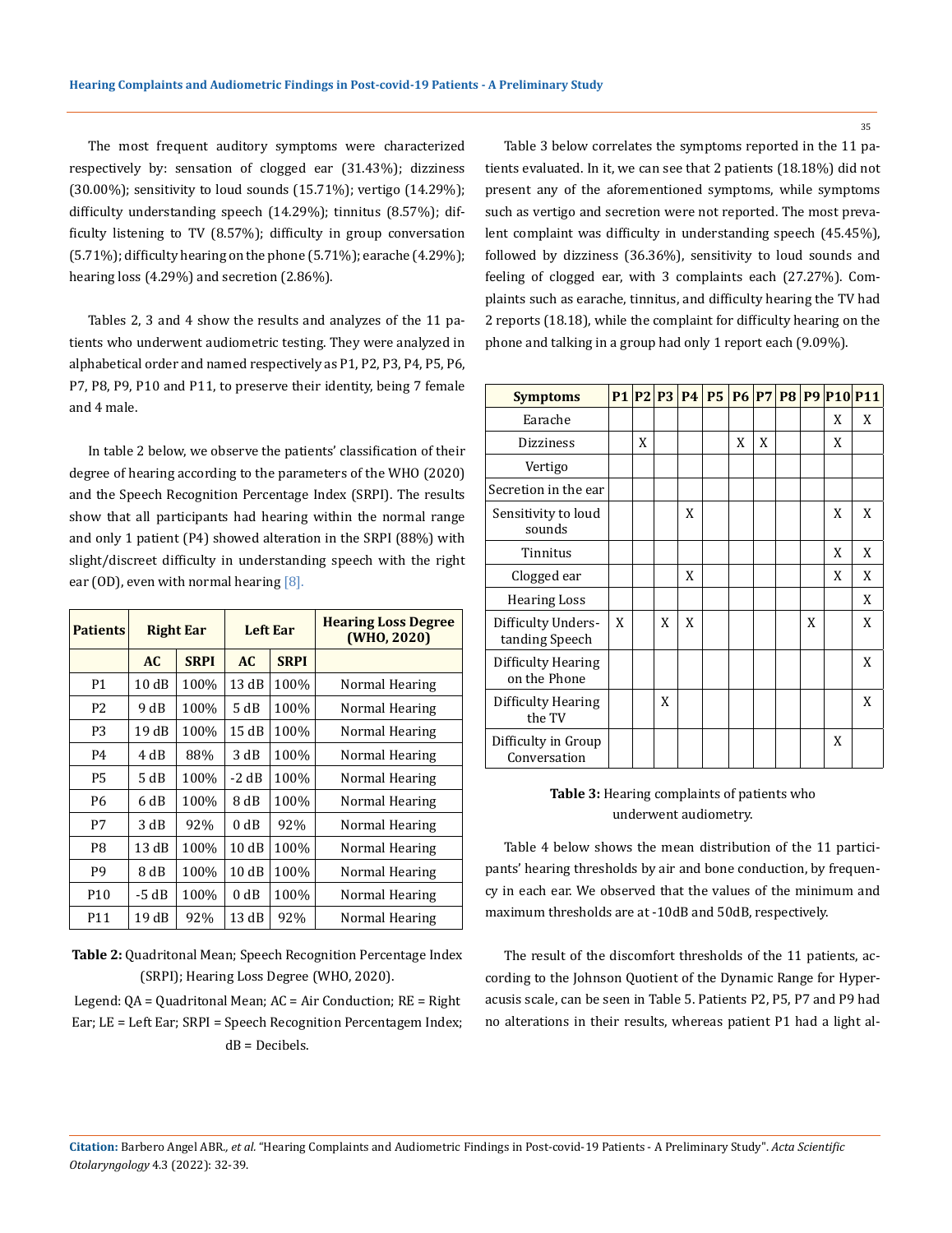|                  | <b>Variable</b><br>(Hz) | <b>Average</b> |          | <b>Minimum Maximum Median</b> |       |  |
|------------------|-------------------------|----------------|----------|-------------------------------|-------|--|
|                  | 250                     | 8.64           | $-5.00$  | 25.00                         | 10.00 |  |
|                  | 500                     | 7.73           | $-5.00$  | 25.00                         | 10.00 |  |
|                  | 1000                    | 7.73           | $-5.00$  | 20.00                         | 5.00  |  |
| AC               | 2000                    | 5.45           | $-10.00$ | 15.00                         | 5.00  |  |
| <b>Right Ear</b> | 3000                    | 8.18           | $-5.00$  | 20.00                         | 5.00  |  |
|                  | 4000                    | 10.45          | $-5.00$  | 25.00                         | 10.00 |  |
|                  | 6000                    | 13.18          | $-5.00$  | 50.00                         | 15.00 |  |
|                  | 8000                    | 14.55          | $-5.00$  | 45.00                         | 15.00 |  |
|                  | 500                     | 0.91           | $-10.00$ | 15.00                         | 0.00  |  |
| BC               | 1000                    | 1.82           | $-5.00$  | 20.00                         | 0.00  |  |
| <b>Right Ear</b> | 2000                    | 0.91           | $-10.00$ | 15.00                         | 0.00  |  |
|                  | 3000                    | 4.55           | $-10.00$ | 20.00                         | 5.00  |  |
|                  | 4000                    | 8.64           | $-5.00$  | 25.00                         | 10.00 |  |
|                  | 250                     | 9.55           | $-10.00$ | 20.00                         | 10.00 |  |
|                  | 500                     | 8.18           | $-10.00$ | 20.00                         | 15.00 |  |
|                  | 1000                    | 5.91           | $-5.00$  | 15.00                         | 5.00  |  |
| AC               | 2000                    | 4.09           | $-5.00$  | 10.00                         | 5.00  |  |
| Left Ear         | 3000                    | 6.36           | 0.00     | 15.00                         | 5.00  |  |
|                  | 4000                    | 7.73           | $-5.00$  | 20.00                         | 10.00 |  |
|                  | 6000                    | 16.82          | 10.00    | 35.00                         | 15.00 |  |
|                  | 8000                    | 13.64          | 5.00     | 35.00                         | 15.00 |  |
|                  | 500                     | 3.18           | $-10.00$ | 15.00                         | 5.00  |  |
| BC               | 1000                    | 1.36           | $-5.00$  | 15.00                         | 0.00  |  |
| Left Ear         | 2000                    | 0.91           | $-10.00$ | 10.00                         | 0.00  |  |
|                  | 3000                    | 4.09           | $-10.00$ | 15.00                         | 5.00  |  |
|                  | 4000                    | 6.36           | $-10.00$ | 15.00                         | 10.00 |  |

**Table 4:** Descriptive analysis of variables related to audiometric examination in post-COVID-19 patients.

Legend: AC = Air Conduction; BC = Bone Conduction; RE = Right Ear; LE = Left Ear.

teration only in the right ear, and a normal result in the left ear. Subjects P3, P8 and P10 presented mild results bilaterally. Patient P6 had mild results in the right ear and moderate in the left ear, while P4 and P11 had moderate results bilaterally.

|                 |                  | JU       |  |  |
|-----------------|------------------|----------|--|--|
| <b>Patients</b> | <b>Right Ear</b> | Left Ear |  |  |
| P1              | Mild             | Normal   |  |  |
| P <sub>2</sub>  | Normal           | Normal   |  |  |
| P <sub>3</sub>  | Mild             | Mild     |  |  |
| P4              | Moderate         | Moderate |  |  |
| P <sub>5</sub>  | Normal           | Normal   |  |  |
| <b>P6</b>       | Mild             | Moderate |  |  |
| P7              | Normal           | Normal   |  |  |
| P8              | Mild             | Mild     |  |  |
| P <sub>9</sub>  | Normal           | Normal   |  |  |
| P <sub>10</sub> | Mild             | Mild     |  |  |
| P11             | Moderate         | Moderate |  |  |

36

**Table 5:** Results of the discomfort thresholds by the Johnson Quotient of the Dynamic Range of Hyperacusis, related to the audiometric exam of the 11 patients.

# **Discussion**

According to Iannella., *et al.* [9], upper respiratory infections are capable of causing nasopharyngeal inflammation, leading to occlusion and malfunction of the Eustachian tube, generating negative pressure in the middle ear, which may explain the sensation of clogged ear (31.43%) as the symptom most reported by subjects who participated in the online survey.

In the sample of patients who underwent the audiometric examination, individuals P4, P10 and P11 presented a sensation of clogged ears. Literature has been describing several cases of otitis due to SARs-VOC-2, which explains the sensation of clogged ears reported by participants [10].

A study conducted by Saniasiaya and Kulasegarah [11] showed that dizziness has been seen as a relevant clinical manifestation in patients who have been infected by COVID-19. Although not a specific symptom of the disease, it has a history of association with viral infections and should be taken into account. This study observed that dizziness was the second most reported symptom (30%), in agreement with the aforementioned authors. According to Viola., *et al*. [12] viral infections can cause vertigo, as this symptom can occur due to ischemia in the inner ear, a region prone to this type of occurrence. Therefore, complementary studies are be-

**Citation:** Barbero Angel ABR*., et al.* "Hearing Complaints and Audiometric Findings in Post-covid-19 Patients - A Preliminary Study". *Acta Scientific Otolaryngology* 4.3 (2022): 32-39.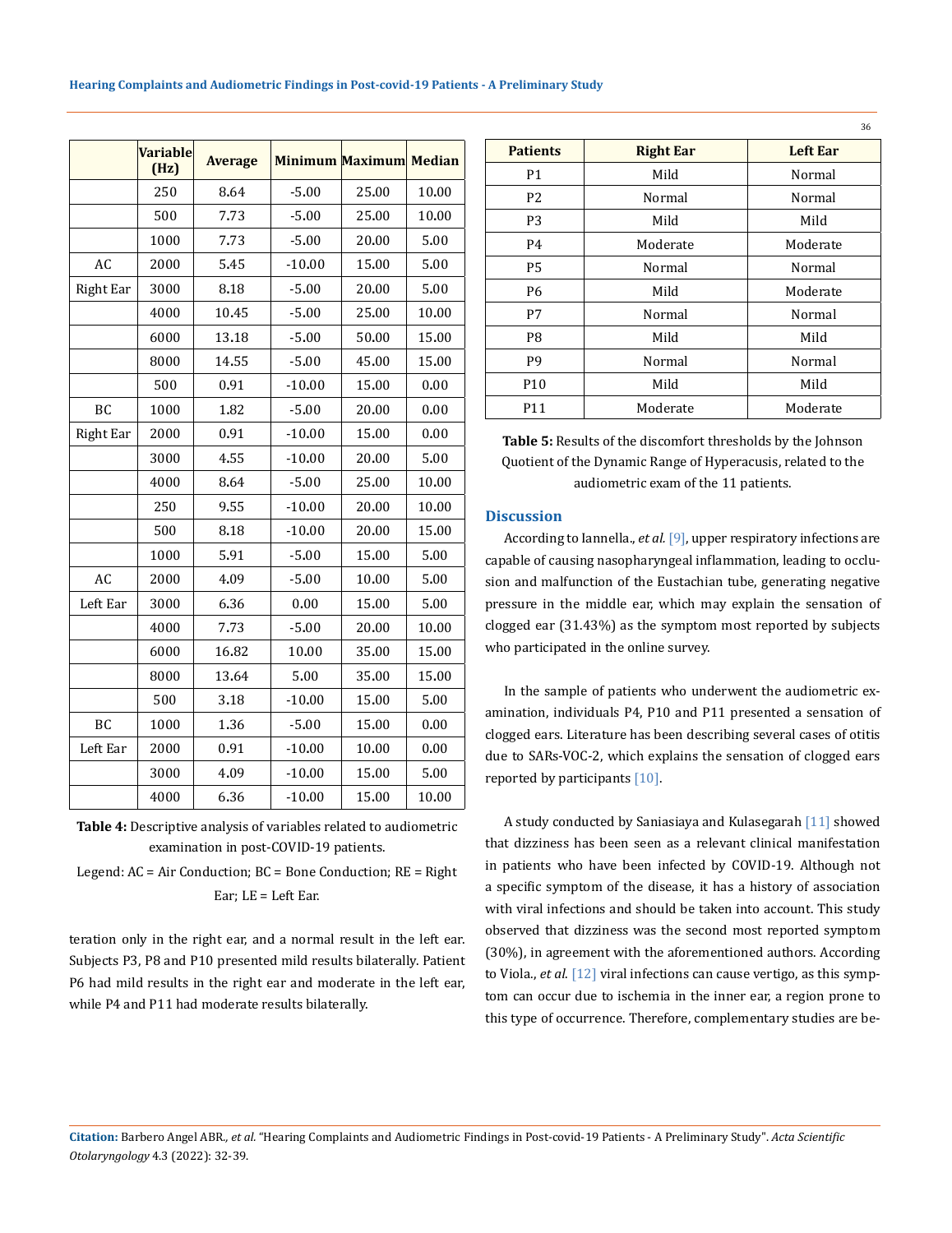ing carried out to find out more about the association of vasculitis with COVID-19. Karimi-Galougahi., *et al*. [13] says that there is still the possibility that ototoxic drugs, such as azithromycin and hydroxychloroquine, used in the treatment of COVID-19, contribute to balance and hearing disorders. Furthermore, vertigo and dizziness in these COVID-19 cases may have the same etiopathogenesis [14].

Dizziness was observed in subjects P2, P6, P7 and P10 who participated in the audiometry. According to the literature, other diseases have already confirmed vestibular disorders of central origin, and it is likely that COVID-19 is capable of having some association with the imbalance disorders reported by patients, due to the propagation of the virus in the vestibular pathways  $[14]$ .

The term hyperacusis is defined as an intolerance to environmental sounds, even though the individual's hearing thresholds are within the normal range  $[15]$ . One of Coey and Jesus'  $[16]$  studies on sensitivity to loud sounds, reports that adults are more likely to be at risk of developing hyperacusis due to psychological effects during a stressful life span, which makes it possible to consider that hyperacusis may emerge during the pandemic, as it has been a troubled period in the lives of individuals. The study by Umashankar, Prakash and Prabhu  $[2]$  suggests that the COVID-19 virus can cause a change in hearing sensitivity, impacting the individual's hearing quality, and further studies are needed to prove that this symptom is directly linked to COVID-19.

Participants who underwent audiological tests and complained of sensitivity to loud sounds were P4, P10 and P11. When evaluated by Johnson's Ratio for Hyperacusis, we observed that patient P10 had a mild result in both ears, and patients P4 and P11 had a moderate result in both ears. Although the other patients did not complain of hyperacusis, we observed that 4 had altered results by the Johnson Quotient scale.

Concerning speech comprehension difficulties, this needs to be very well investigated, as it may be related to central auditory processing disorder. According to Silva and Barbosa [17], central auditory processing disorder is any change or difficulty in processing what you hear. Another hypothesis for this complaint could even be an undiscovered hearing loss, being noticed only now with the use of face masks, a personal protective equipment (PPE) that came to help in the fight against COVID-19, but which reduced the possibility of orofacial reading and impaired the acoustic transmission of sound. Perhaps this hearing complaint has no correlation with the virus in question TRECCA; GELARDI; CASSANO [18]. A study reports that each mask model causes different acoustic attenuation, depending on the type of material used to manufacture them, which directly impacts the highest acoustic frequencies (2000 - 7000 Hz). The medical mask can reduce from 3 to 4 dB, while the N95 mask reduces almost 12 dB. Thinking of a noisy environment, communication becomes even more difficult, implying worse speech understanding ,HULZEN; FABRY [19].

Among the 11 patients who underwent the audiometric exam, and correlating them with the symptoms of difficulty understanding speech, talking on the phone, hearing the TV, and talking in a group conversation, which are complaints about the same causal factor, difficulty understanding speech, at least one of them was found in patients P1, P3, P4, P9, P10 and P11. Despite all of them having hearing within the limits of normality, it is observed in Table 4 that P3 has a significant lowering in the frequencies of 6000Hz and 8000Hz (which are not included in the quadritonal mean established by the WHO 2020). However, this fact did not interfere with their Speech Recognition Percentage Index, which was 100%, shown in table 2.

A study carried out by Mustafa  $[5]$  identifies that there was a worsening in the thresholds of high frequencies pure tones in patients positive with COVID-19. Patient P4 presented a result of 88% in the SRPI, a result that is considered a slight alteration, which justifies his/her complaint about understanding speech.

Participants P1, P9, P10 and P11 did not show significant changes in the test results, both in the pure tone audiometry and in the SRPI. However, this does not imply that the individual has the ability to process and interpret auditory information, which may justify a central auditory processing disorder, because in order to have excellent communication, it is necessary to have the complete integrity of the central and peripheral auditory system ,SANGUE-BUCHE; FISH; GARCIA [20].

Regarding the symptom of earache, 2 case reports were found in the literature. The same number as this sample (patients P10

**Citation:** Barbero Angel ABR*., et al.* "Hearing Complaints and Audiometric Findings in Post-covid-19 Patients - A Preliminary Study". *Acta Scientific Otolaryngology* 4.3 (2022): 32-39.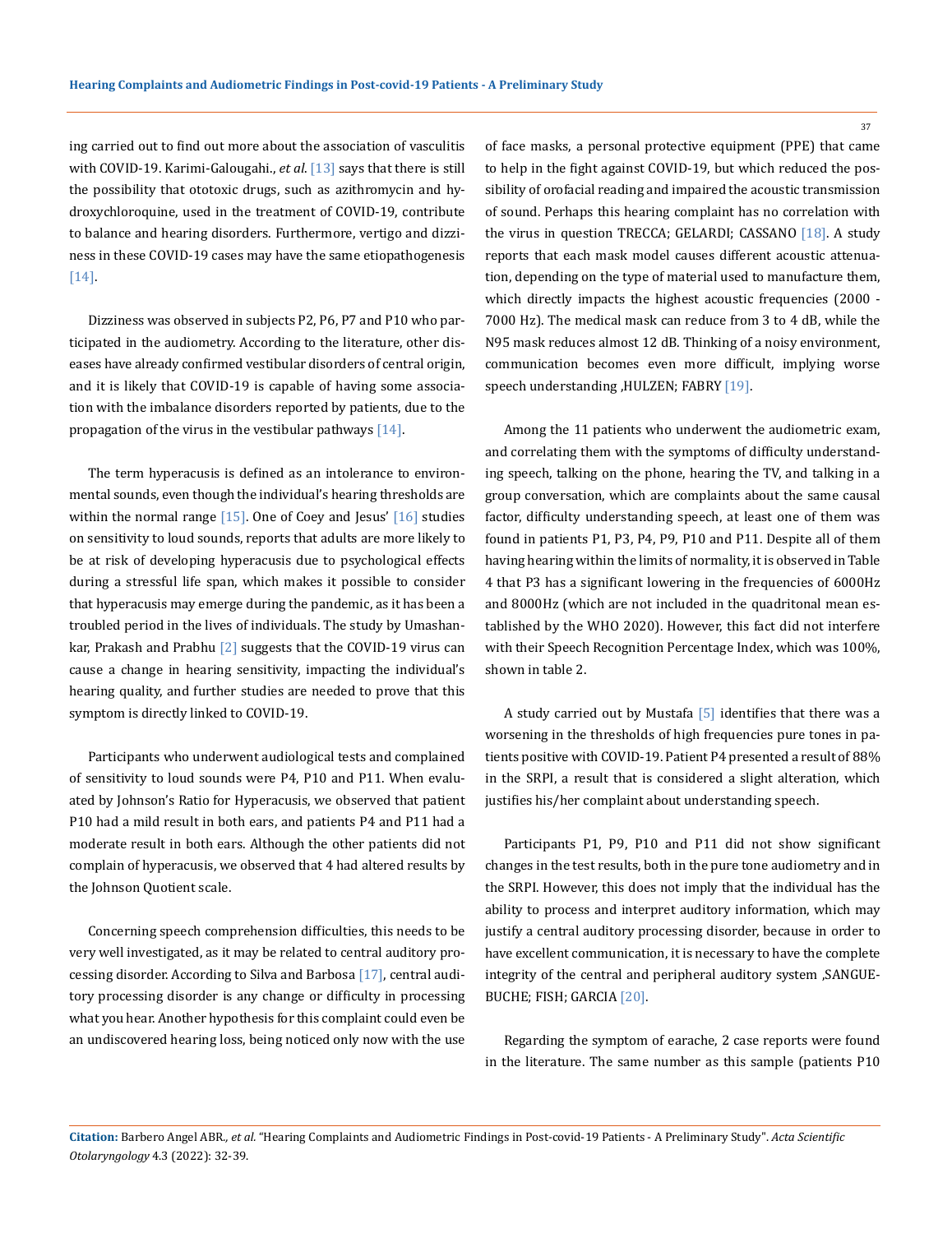and P11). According to Miri and Ajalloueyan [21], two women who tested positive for COVID-19, they had only otalgia as a symptom. Although they were not diagnosed with otitis media, which could be the cause of the reported complaint, the authors concluded that otalgia is a high-risk warning symptom in viral epidemics.

The complaint and tinnitus in individuals P10 and P11 were also noted, but they did not present hearing loss. Articles show that patients with tinnitus without hearing loss often complain of difficulty understanding speech, BUZO; LOPES [22]. Tinnitus can be a significant indication of future hearing loss, or even a sign of an existing alteration, however not yet identified by conventional methods, and can be better investigated by high-frequency audiometry tests or suppression of otoacoustic emissions RIBEIRO; SILVA [23].

The sensation of hearing loss was reported only by subject P11, but the audiometric examination of the same does not match the complaint. However, the patient had this symptom during the CO-VID-19 infection. According to Satar  $[24]$ , hearing loss is likely to occur at the peak of the infection, or after 3 to 4 weeks of it. In this case, a complementary investigation through exams such as high frequency audiometry and otoacoustic emissions is necessary.

#### **Conclusion**

It is possible to conclude that hearing complaints are present in individuals infected by COVID-19. However, as the sample of individuals who underwent the audiometric examination was small, it was not possible to correlate hearing complaints with audiometric alterations. Therefore, it is necessary not only to have a larger sample, but also to carry out additional tests.

# **Final Considerations**

During this research, we noticed that symptoms and hearing complaints related to the COVID-19 virus are very recent subjects, requiring more research related to the topic.

Since no significant changes were found in the audiometry exams in relation to the complaints, complementary exams such as immitanciometry and the investigation of otoacoustic emissions become necessary. Due to the fact that many patients present relevant speech comprehension complaints, otoacoustic emissions should be part of the basic audiologic test battery, since they are able to early detect imperceptible cochlear damage in audiometry, or in central auditory processing assessments.

In view of this, our hypotheses will continue to be investigated by the project entitled "Audiological and Vestibular Assessment in post COVID-19 patients", responsible for the preliminary results of which this article consists.

#### **Bibliography**

- 1. Aleem Abdul., *et al*[. "Emerging Variants of SARS-CoV-2 And](https://pubmed.ncbi.nlm.nih.gov/34033342/)  [Novel Therapeutics Against Coronavirus \(COVID-19\)". Stat](https://pubmed.ncbi.nlm.nih.gov/34033342/)  [Pearls, Stat Pearls Publishing, 5 \(2022\).](https://pubmed.ncbi.nlm.nih.gov/34033342/)
- 2. Umashankar A., *et al*[. "Sudden Sensorineural Hearing Loss](https://pubmed.ncbi.nlm.nih.gov/34277383/)  [Post Coronavirus Disease: A Systematic Review of Case Re](https://pubmed.ncbi.nlm.nih.gov/34277383/)ports". *[Indian Journal of Otolaryngology and Head and Neck](https://pubmed.ncbi.nlm.nih.gov/34277383/)  [Surgery](https://pubmed.ncbi.nlm.nih.gov/34277383/)* (2021).
- 3. Wiersinga WJ., *et al*[. "Pathophysiology, Transmission, Diagno](https://www.google.com/url?sa=t&rct=j&q=&esrc=s&source=web&cd=&cad=rja&uact=8&ved=2ahUKEwjPxtLihpj2AhXmSGwGHeGbC2QQtwJ6BAgHEAM&url=https%3A%2F%2Fjamanetwork.com%2Fjournals%2Fjama%2Ffullarticle%2F2768391&usg=AOvVaw0k_PpQx1kWk-ii6pti898d)[sis, and Treatment of Coronavirus Disease 2019 \(COVID-19\):](https://www.google.com/url?sa=t&rct=j&q=&esrc=s&source=web&cd=&cad=rja&uact=8&ved=2ahUKEwjPxtLihpj2AhXmSGwGHeGbC2QQtwJ6BAgHEAM&url=https%3A%2F%2Fjamanetwork.com%2Fjournals%2Fjama%2Ffullarticle%2F2768391&usg=AOvVaw0k_PpQx1kWk-ii6pti898d) A Review". *[JAMA - Journal of the American Medical Association](https://www.google.com/url?sa=t&rct=j&q=&esrc=s&source=web&cd=&cad=rja&uact=8&ved=2ahUKEwjPxtLihpj2AhXmSGwGHeGbC2QQtwJ6BAgHEAM&url=https%3A%2F%2Fjamanetwork.com%2Fjournals%2Fjama%2Ffullarticle%2F2768391&usg=AOvVaw0k_PpQx1kWk-ii6pti898d)* [324.8 \(2020\): 782-793.](https://www.google.com/url?sa=t&rct=j&q=&esrc=s&source=web&cd=&cad=rja&uact=8&ved=2ahUKEwjPxtLihpj2AhXmSGwGHeGbC2QQtwJ6BAgHEAM&url=https%3A%2F%2Fjamanetwork.com%2Fjournals%2Fjama%2Ffullarticle%2F2768391&usg=AOvVaw0k_PpQx1kWk-ii6pti898d)
- 4. Babini D., *et al*[. "Neurological findings, sensory changes in](https://onlinelibrary.wiley.com/doi/10.1002/alr.22902)  [the olfactory, taste and auditory function in patients with Co](https://onlinelibrary.wiley.com/doi/10.1002/alr.22902)vid-19: a literary review". *[Electronic Journal Collection Health](https://onlinelibrary.wiley.com/doi/10.1002/alr.22902)* [46 \(2020\): 1-8.](https://onlinelibrary.wiley.com/doi/10.1002/alr.22902)
- 5. [Mustafa MWM. "Audiological profile of asymptomatic Cov](https://www.ncbi.nlm.nih.gov/pmc/articles/PMC7151386/)id-19 PCR-positive cases". *[American Journal of Otolaryngology](https://www.ncbi.nlm.nih.gov/pmc/articles/PMC7151386/)  [- Head and Neck Medicine and Surgery](https://www.ncbi.nlm.nih.gov/pmc/articles/PMC7151386/)* 41.3 (2020): 102483.
- 6. Costa-Guarisco LP., *et al*[. "Percepção da perda auditiva: Utiliza](https://www.scielo.br/j/csc/a/jyYjJv58zWHFrq3WNfGfDJH/abstract/?lang=pt)[ção da escala subjetiva de faces para triagem auditiva em ido](https://www.scielo.br/j/csc/a/jyYjJv58zWHFrq3WNfGfDJH/abstract/?lang=pt)sos". *[Ciencia e Saude Coletiva](https://www.scielo.br/j/csc/a/jyYjJv58zWHFrq3WNfGfDJH/abstract/?lang=pt)* 22.11 (2017): 3579-3588.
- 7. [Johnson Marsha. "A Tool for Measuring Hyperacusis".](https://www.google.com/url?sa=t&rct=j&q=&esrc=s&source=web&cd=&cad=rja&uact=8&ved=2ahUKEwi_ieWCh5j2AhXjTWwGHU7mBe0QFnoECAMQAQ&url=https%3A%2F%2Fjournals.lww.com%2Fthehearingjournal%2Fcitation%2F1999%2F03000%2Fa_tool_for_measuring_hyperacusis.4.aspx&usg=AOvVaw0_kP7avuImu3NmKJxTE46t) *The [Hearing Journal](https://www.google.com/url?sa=t&rct=j&q=&esrc=s&source=web&cd=&cad=rja&uact=8&ved=2ahUKEwi_ieWCh5j2AhXjTWwGHU7mBe0QFnoECAMQAQ&url=https%3A%2F%2Fjournals.lww.com%2Fthehearingjournal%2Fcitation%2F1999%2F03000%2Fa_tool_for_measuring_hyperacusis.4.aspx&usg=AOvVaw0_kP7avuImu3NmKJxTE46t)* 52.3 (1999): 34-35.
- 8. Jerger J., *et al*[. "A new approach to speech audiometry".](https://pubmed.ncbi.nlm.nih.gov/5696322/) *Journal [of Speech and Hearing Disorders](https://pubmed.ncbi.nlm.nih.gov/5696322/)* 33 (1968): 318-328.
- 9. Iannella G., *et al*[. "Impact of COVID-19 pandemic on the inci](https://pubmed.ncbi.nlm.nih.gov/34218309/)[dence of otitis media with effusion in adults and children: a](https://pubmed.ncbi.nlm.nih.gov/34218309/)  multicenter study". *[European Archives of Oto-Rhino-Laryngolo](https://pubmed.ncbi.nlm.nih.gov/34218309/)gy* [\(2021\): 0123456789.](https://pubmed.ncbi.nlm.nih.gov/34218309/)
- 10. Raad N., *et al*[. "Otitis media in coronavirus disease 2019: A](https://www.cambridge.org/core/journals/journal-of-laryngology-and-otology/article/otitis-media-in-coronavirus-disease-2019-a-case-series/E507A81AB9CE47FDB7097F1E9525FAB8) case series". *[Journal of Laryngology and Otology](https://www.cambridge.org/core/journals/journal-of-laryngology-and-otology/article/otitis-media-in-coronavirus-disease-2019-a-case-series/E507A81AB9CE47FDB7097F1E9525FAB8)* 135.1 (2021): [10-13.](https://www.cambridge.org/core/journals/journal-of-laryngology-and-otology/article/otitis-media-in-coronavirus-disease-2019-a-case-series/E507A81AB9CE47FDB7097F1E9525FAB8)

**Citation:** Barbero Angel ABR*., et al.* "Hearing Complaints and Audiometric Findings in Post-covid-19 Patients - A Preliminary Study". *Acta Scientific Otolaryngology* 4.3 (2022): 32-39.